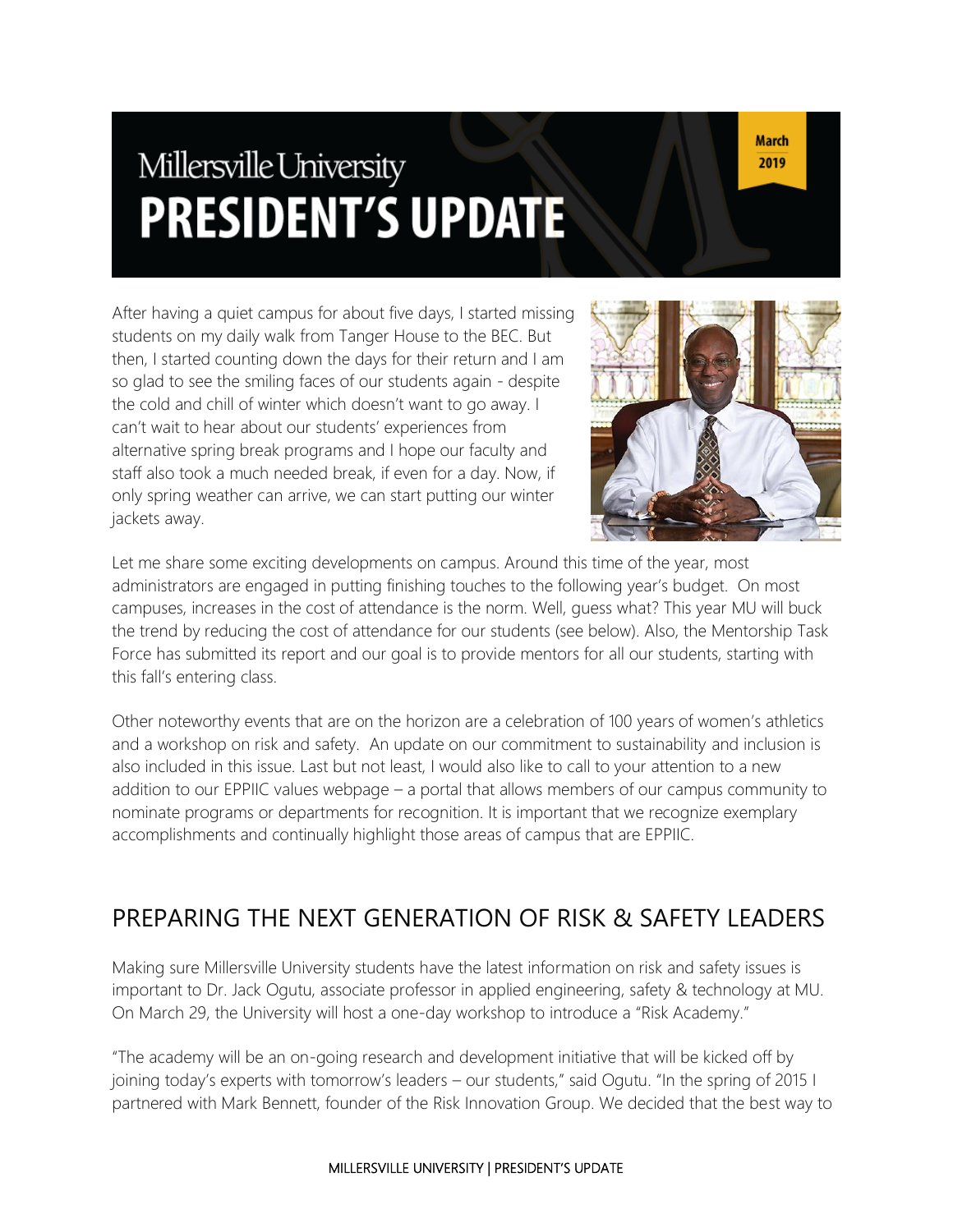prepare students to be industry leaders is to engage them in the research and development (R&D) process."

Ogutu and Bennett's vision from the onset was to have an on-going university R&D platform that prepared students in design thinking and engaged them in data collection. They wanted students to actually experience conducting surveys and doing interviews and to hear and see data of those living in the most complex of risk and safety environments.

"The exciting part of the journey is that the research and processes developed are not only supporting students but are being introduced to industry," explained Ogutu. "As students graduate and transition into industry they will be able to promote and introduce these new concepts." On March 29, risk, safety and HR professionals will join forces and strategize with representatives from Flagger Force, PCC, Goodwill Keystone, Kinsley Construction and Lancaster General Hospital at this workshop.

## 100 YEARS OF WOMEN'S ATHLETICS

Over the last 100 years, Millersville has been at the forefront of athletics in Pennsylvania. It was also instrumental in the State System of Higher Education's (PASSHE) plans to expand women's athletics. Women's teams have won 21 of Millersville's 48 Pennsylvania State Athletic Conference (PSAC) championships.

It all began with women's basketball in 1918. Intercollegiate competition began with a women's basketball game against Shippensburg in 1921. Field hockey became a school favorite, and over the next 30 years the University acquired eight new women's sports.

A watershed moment came in the early 1980s when the PSAC, after almost 30 years of offering championships exclusively for men's sports, began including women's teams. Millersville made the jump from the Association for Intercollegiate Athletics for Women (AIAW) to NCAA Division II, which brought scholarships into the equation.

I am excited to join the University community on March 30 as we officially celebrate the 100-year anniversary with a luncheon for alumni and friends of Millersville women's sports. The event will include remarks from Marge Trout, who was originally hired to teach and coach both basketball and women's lacrosse and would become women's athletics greatest advocate. Also speaking will be 2010 graduate and now NBA official Ashley Moyer-Gleich, and 1974 graduate and member of the USA Field Hockey Hall of Fame, Linda Kreiser. The event begins at 11 a.m., and attendees are encouraged to attend softball, lacrosse and tennis competitions across campus in the afternoon. Online [registration.](https://millersvilleathletics.com/news/2019/2/19/general-luncheon-in-celebration-of-100-years-of-womens-intercollegiate-athletics-set-for-march-30.aspx)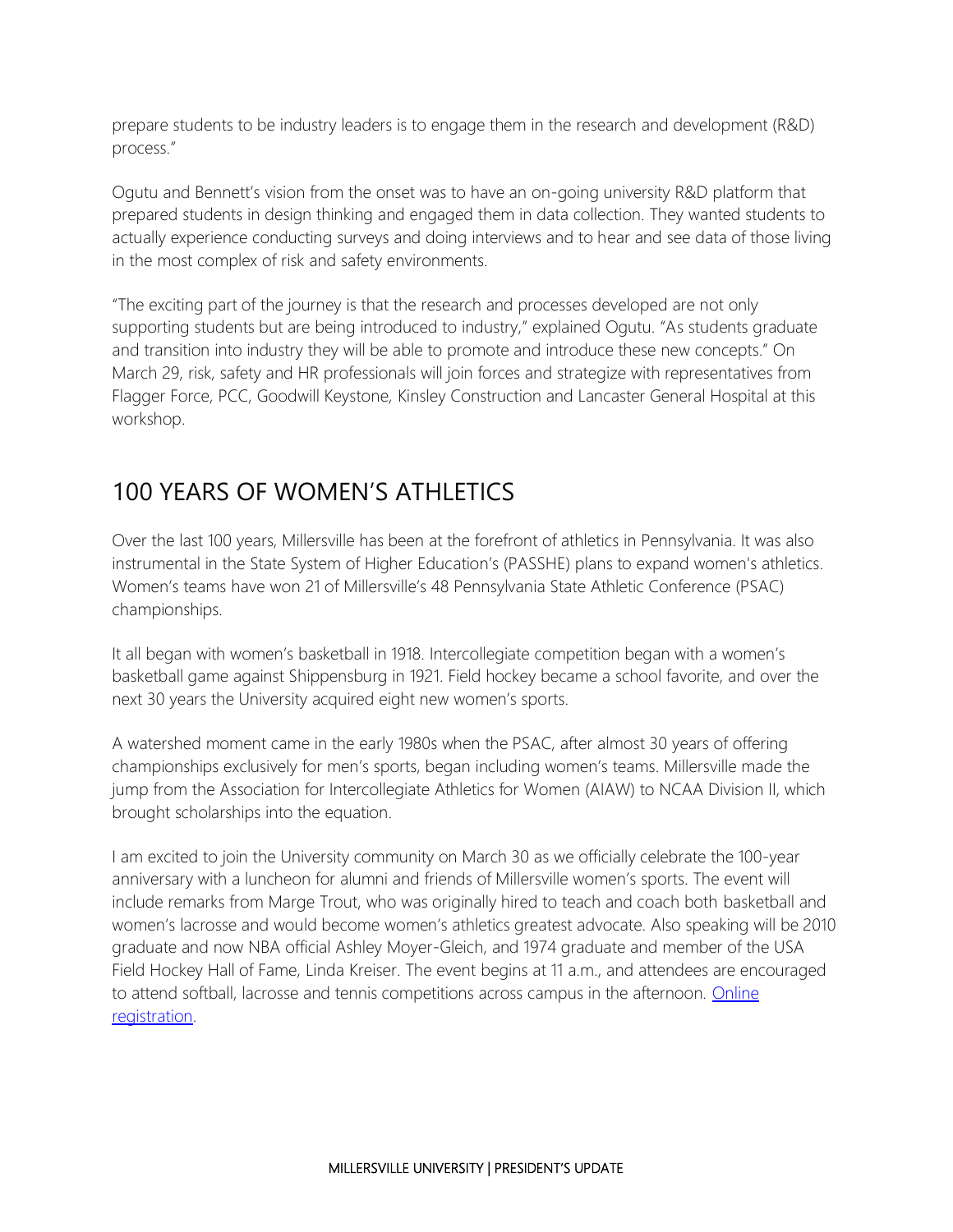#### MENTORING OUR FUTURE

My goal is to provide every student at Millersville University with the opportunity to work with a mentor. During the State of the University address in September last year, I charged our alums, all 65,000 plus, to engage with our students as mentors.

Last November, the Mentorship Task Force at Millersville University was created and I charged them with providing information and recommendations to help guide the development and implementation of the President's Mentorship Initiative, which aims to coordinate, focus and amplify mentorship at MU for the benefit of all students. The task force, co-chaired by Dr. Brent Horton and Melissa Wardwell, recently turned in their report, which developed an inventory of our current mentoring programs, reviewed them for best practices and made recommendations.

"We identified more than two dozen active programs on campus that involve student mentoring," explained Horton. "These programs range from new initiatives launched within the past year to wellestablished programs that have operated for more than a decade."

Wardwell talked about next steps. "Our report presents a number of recommendations to help guide the design and implementation of the President's Mentorship Initiative. These recommendations are rooted in the best practices of mentoring, and they aim to provide a framework for the creation of new and relevant mentoring opportunities on campus, augment current mentoring programs and facilitate cooperation among them, and develop an infrastructure that can handle the financial and logistical challenges of a broad-scale mentoring initiative."

I want to thank the members of the task force for their hard work. In addition to Brent and Melissa, other members were Dr. Elizabeth Thyrum, faculty; Dwight Horsey, staff; alums John Held, Mike Henry and Dr. Saul Fink; along with student, Kaitlyn Bistline. The task force and I would like to acknowledge the dedicated efforts of our faculty and staff who are leading, or have led, mentoring programs on campus, and we are grateful to the many individuals who contributed information and insight over the last several weeks to assist the task force in its efforts.

# REDUCING THE COST OF ROOM AND BOARD AT MILLERSVILLE UNIVERSITY

Affordability or cost of attendance is one of the major barriers for most students when it comes to attending college. As many of you know, I've been on a listening tour since last summer, meeting with faculty, staff, students, alums and the community. During my meetings with students, they shared wonderful stories about how they arrived on our campus and their incredible experiences here. However, I also heard concerns from them about our meal plans and the room cost in the residence halls. In an effort to provide greater flexibility, and as a result of what I heard from our students, we put together a plan to reduce the cost of room and board at Millersville University.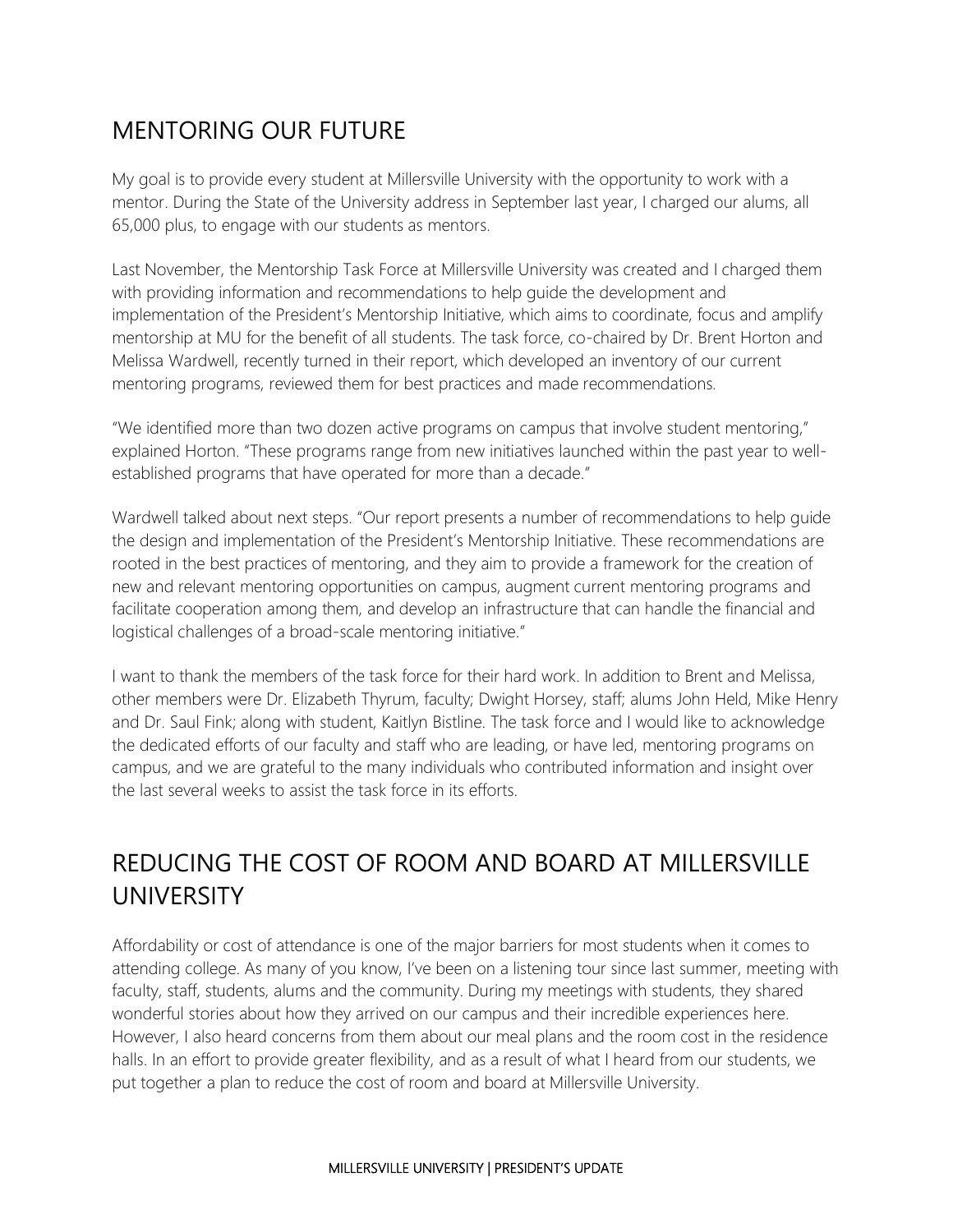At their meeting yesterday our Council of Trustees approved a plan that will decrease our fees, room and board charges by 3.3 percent, which will result in students paying \$245 less per semester.

A breakdown of the fees include:

- Board (food) will decrease by 14.1 percent a semester, a savings of \$345.
- Room (residence hall) charges will increase by 2 percent which is \$76/semester.
- General fees will increase 2.2 percent, a \$24/semester increase.

We will expand dining options for students, faculty and staff, and expect demand to increase in response to our improved dining offerings. In addition, MU plans to extend dining hours at some locations to 1 a.m., an increase of four hours daily from the current 9 p.m. closing. Offering more service and extending the time are both positive steps to enhance the student experience.

## ZERO-ENERGY CERTIFICATION IN SIGHT FOR LOMBARDO WELCOME CENTER

One year after opening its doors, our most sustainable building, the Lombardo Welcome Center, has met its goal in producing more energy than it uses. Millersville will apply for its official zero-energy certification from the Living Future Institute in May.

The Lombardo Welcome Center opened its doors in February 2018, exactly one year after contractors broke ground in February 2017. After a few months of calibration, Sustainability Director Chris Steuer began tracking the building's energy consumption and production. From May 2018 through February 2019, the center consumed 89,782 kWh and it produced an impressive 166,904 kWh. The center set its record for most energy generated in a single day on May 24, 2018 at 1,483 kWh.

"The Lombardo Welcome Center is at the forefront of Millersville University's commitment to a sustainable future," says Steuer. "The excess energy produced by the building is used to power other buildings on campus."

This building harnesses the energy of the sun and the earth. A total of 528 solar panels on the roof generate electricity, 20 geothermal wells drilled 400 feet into the ground heat and cool the building, and several rain gardens treat storm water on-site. An additional 20 solar panels are located on the ground array behind the building so visitors and MU students can view the technology up close. Additionally, solar glass from Spain is located on the south side of the building that also generates electricity as well as radiant floor heating in the lobby—known as the Steinman Foundation Atrium which improves comfort and saves energy. LED light fixtures used throughout the building also reduce energy usage.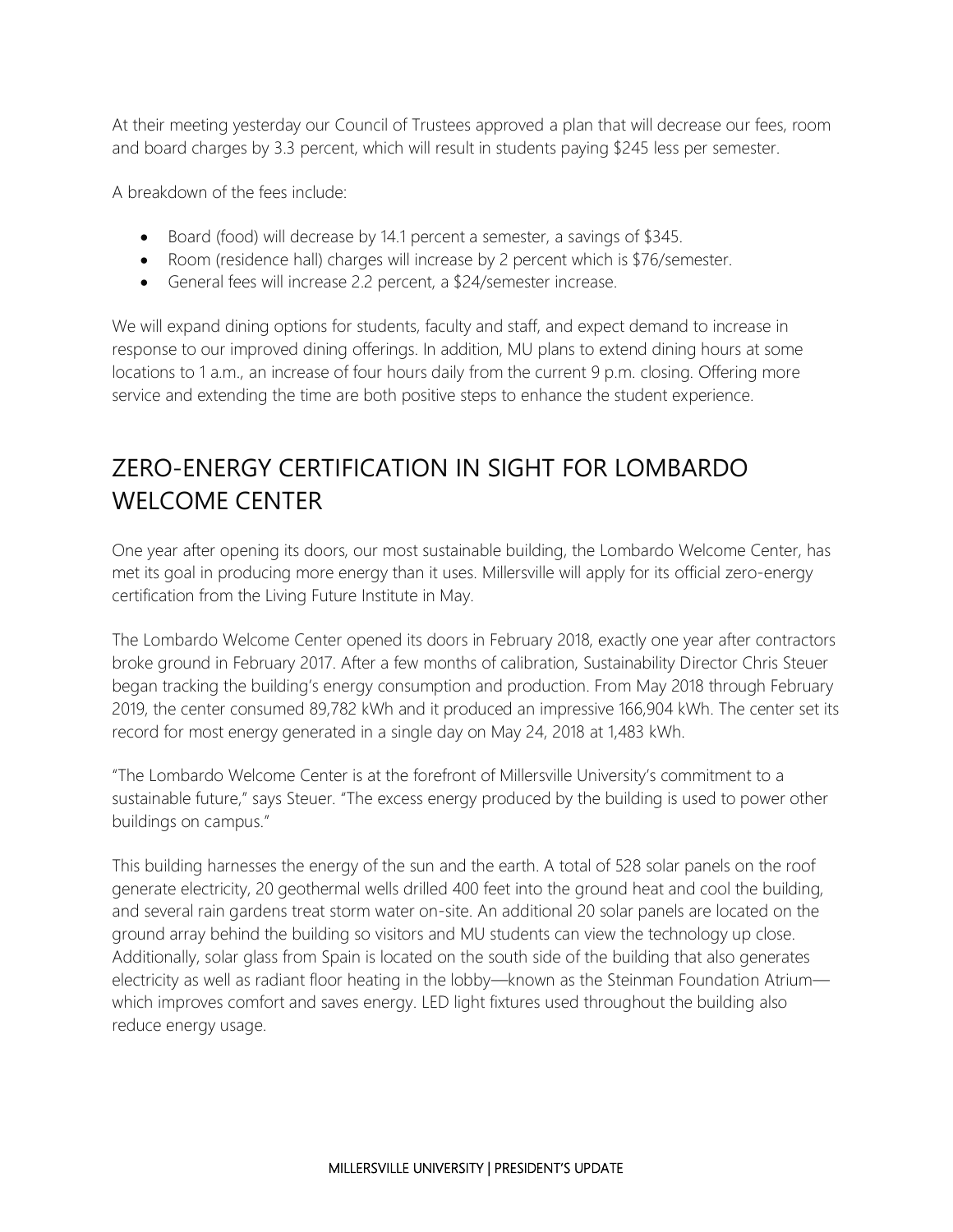The Lombardo Welcome Center became an Environmental Protection Agency (EPA) Green Power Partner in December. This designation was a key factor in the University earning a Climate Leadership Award from Second Nature in 2019.

#### PREPARING FOR DISABILITY PRIDE DAY (BY MILLERSVILLE STUDENT, PHOEBE E. TANIS)

Millersville University contains a student body that continually exemplifies awareness and acceptance of students of all kinds. In the past few years, a major project led by the student body has been the "Disability Film Festival." This festival offers several movie options that reflect the true and honest realities of living with all types of disabilities. The most recent film shown, on March 7, was "Concerning Barriers," a series of three movies that expand on all aspects of this lifestyle including accessibility and social response.

Because Millersville has a wide variety of students on our campus from different backgrounds, such an event is a perfect way to educate ourselves and create new respect in our community. This event aims to allow our student body to see and understand the people surrounding us who experience day-today life slightly differently than others and help bring everyone together as a community. A large step that needs to be taken to create a tight-knit, respectful student body is learning and understanding different people and their lives on and off campus. Most of our students strive to be as inclusive as possible, and this event is just one of many that we will employ to become closer as a campus.

Coming up on April 15, we will have another chance to educate ourselves when Millersville holds "[Disability Pride Day](https://www.millersville.edu/calendar/events/9e42c057-c73f-11e8-87b7-53e3db6deece?date=2019-04-15&mode=day)." It will include a ribbon cutting ceremony to celebrate the removal of a turnstile in the Galley for a more accessible alternative.

#### ALTERNATIVE SPRING BREAKS

I hope everyone had a relaxing and refreshing spring break. Some of our faculty and students were quite busy during the week. Dr. Duane Hagelgans took a group of 12 students to Texas. They were part of a service learning trip through Mennonite Disaster Service and spent the time rebuilding and repairing homes in Bloomington, Texas. They saw firsthand the devastation that remains from when Hurricane Harvey hit the area in 2017. Students trained as they went - laying new roofing and installing siding.